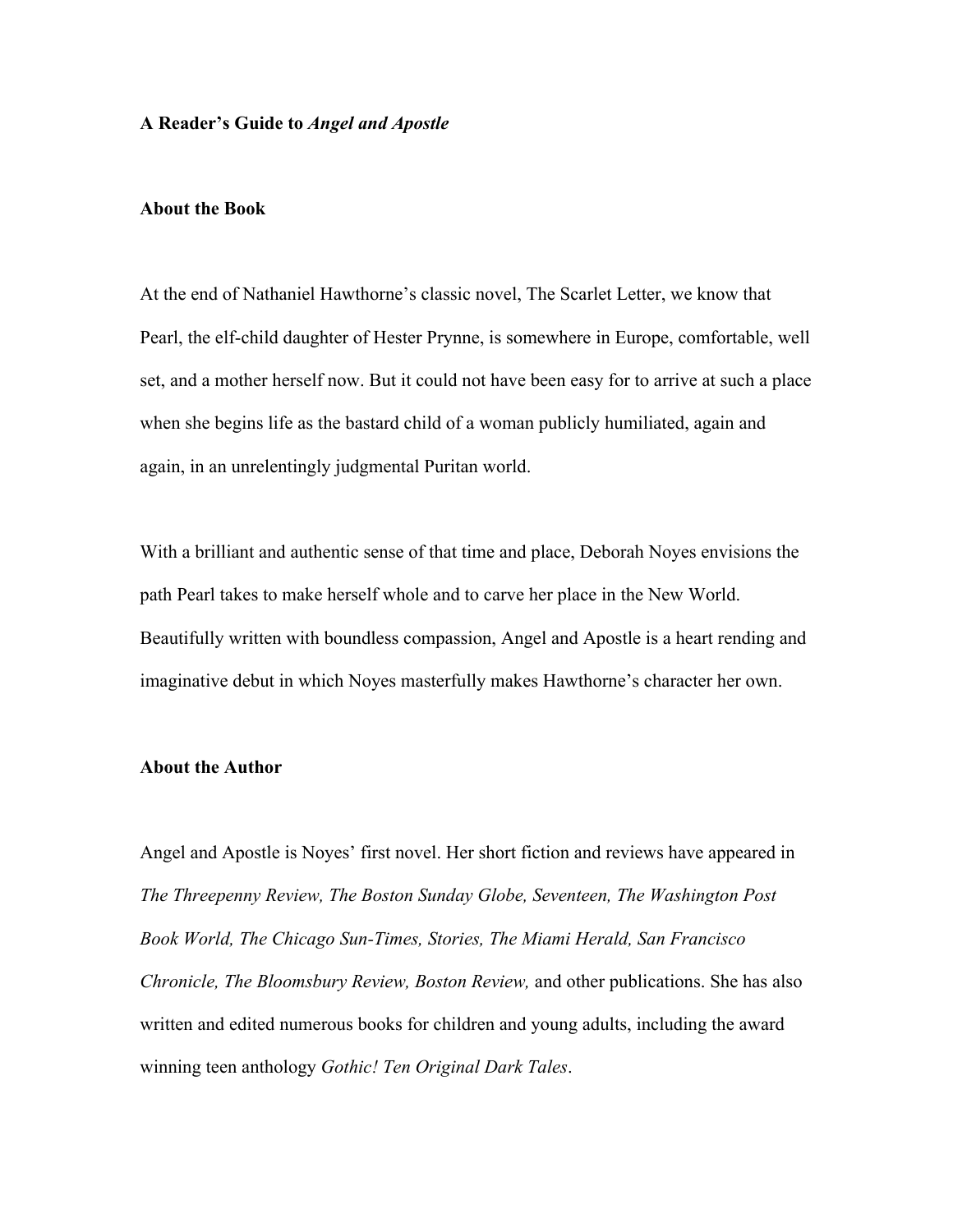#### **Questions for Thought and Discussion**

1. Pearl is the narrator of this novel, and she has a very distinctive voice. She tells the tale in a language full of authentic expressions and phrases from the period in which the novel is set. Does her voice enhance or detract from your enjoyment of the story? How?

2. Religion is the predominant force in Pearl's early life, yet she responds far more deeply to nature. Only in the woods, where the other children fear to go, does she feel safe. What does her affinity with nature add to your understanding of the story?

3. Stark historical settings provide the backdrop to this story: Puritan New England, the London of Cromwell and the Restoration. How do these historical times and places shape the way characters behave?

4. Angel and Apostle examines the relationship between mothers and daughters. In what ways does Pearl's life mirror her mother's? Does she ever realize this? To what extent does she manage to transcend her mother's experiences? Will Abigail ever manage to unpuzzle her own mother?

5. Pearl has been a friend of Simon's since childhood, and her letters show that they care deeply about one another. So why do you think she chooses to marry Nehemiah?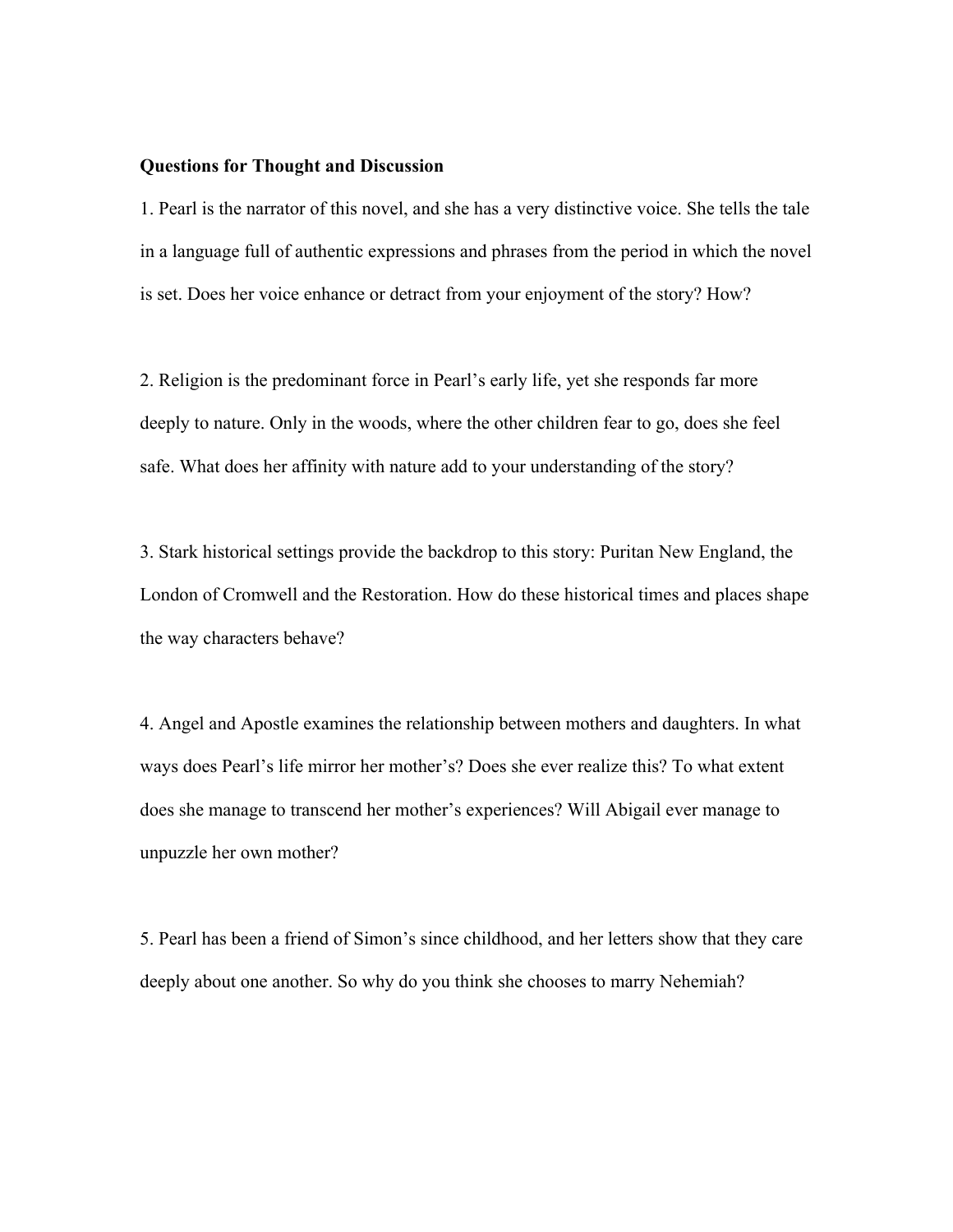6. Pearl acts as Simon's eyes—yet in many ways he is far more perceptive than she. How would the story differ if told from his point of view?

7. Pearl is told many times throughout the novel that her father is the devil. To what extent does this foreshadow the truth about her father's identity?

8. Daniel Devlin gives Pearl a set of notebooks containing a "spidery, half familiar tale that was neither truth nor a lie". What motivated him to write down a version of these events? How do you think Daniel Devlin's account might differ from Pearl's?

9. The letter A is significant throughout Pearl's story. What manifestations does it take? And how does each one impact on her?

10. This novel is a reimagining or alternative telling of Nathaniel Hawthorne's classic *The Scarlet Letter*. Did this affect how you read it? If you have read the original, how does this novel differ from it? Which qualities remain the same? If you haven't read it, does it inspire you to do so?

# **Suggested Reading**

Nathaniel Hawthorne, *The Scarlet Letter* (1850)*;* Daniel Defoe, *Moll Flanders (1722);* Emma Donoghue, *Slammerkin* (2001); Rose Tremain, *Restoration* (1989); Geraldine Brooks, *Year of Wonders* (2001)*;* Jean Rhys, *Wide Sargasso Sea* (1966), Tracy Chevalier,